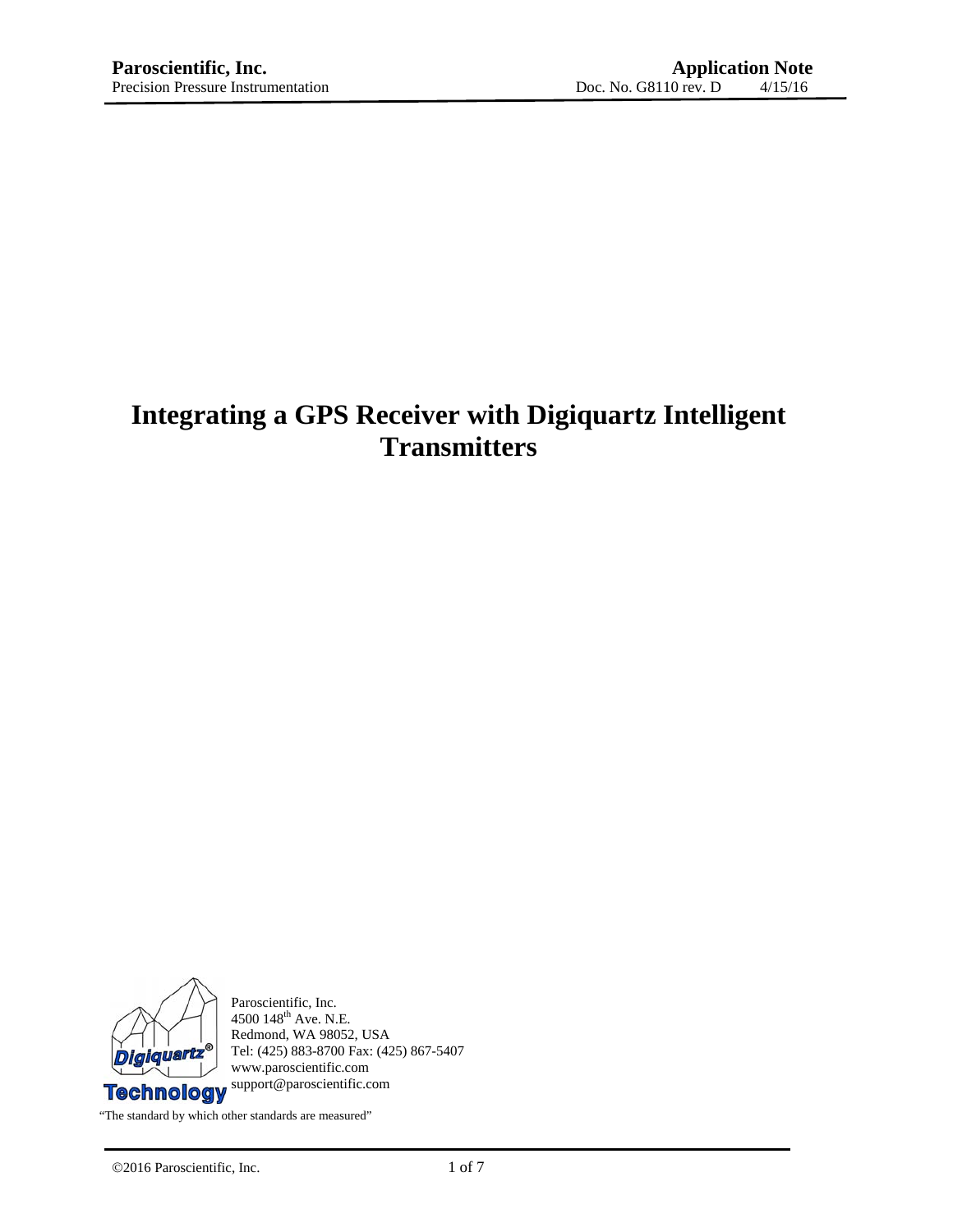# **Integrating a GPS Receiver with Digiquartz Intelligent Transmitters**

## **Overview**

Starting with firmware versions R5.20 and Q1.00, Digiquartz Intelligent Transmitters equipped with a PPS input can interface with compatible GPS receivers. GPS integration enables the following features:

- Measurements synchronized with GPS time
- Absolute time-stamping of measurement data
- Precisely synchronized measurements between multiple Digiquartz Intelligent Transmitters
- Internal real-time clock synchronized with GPS time

This Application Note is a supplement to the Intelligent Instruments manual, document number 8819-001.

## **Compatible GPS Receiver**

The following Garmin GPS receiver has been qualified for use with Digiquartz Intelligent Transmitters:

• Garmin GPS 19x HVS

## **Interfacing a GPS receiver to a Digiquartz Intelligent Transmitter**

### **1. Connect GPS to the Digiquartz Intelligent Transmitter**

Refer to Figure 1 to connect the GPS receiver to the Digiquartz Intelligent Transmitter. Ensure that the included Rate Select Cable is installed per Figure 1.

### **2. Set up the Digiquartz Intelligent Transmitter to enable the GPS interface**

Issue the command \*0100EW\*0100GE=1 to enable the GPS interface.

## **3. Set the Digiquartz Intelligent Transmitter GPS port baud rate to 4,800 baud.**

Issue the command \*9900BR2=4800.

### **4. Configure the GPS receiver for use with a Digiquartz Intelligent Transmitter.**

Issue the command \*0100EW\*0100GI=1. The unit should respond with >OK: GPS ready for operation, cycle power. Cycle power to establish communications between the GPS receiver and the Digiquartz Intelligent Transmitter. If an error message is received, please refer to the GPS troubleshooting section on page 6.

### **NOTE: If the Digiquartz Intelligent Transmitter firmware has been updated from Q1.00 or Q1.01 to Q1.02 or later, re-issue the \*0100EW\*0100GI=1 command. This will ensure the GPS receiver is optimally configured to produce reliable time data.**

### **5. Enable Timestamps**

If timestamps are desired, issue the command \*0100EW\*0100TS=1. Refer to the Absolute Timestamps section on page 3 for timestamp details and format options.

### **6. Test the Digiquartz Intelligent Transmitter to verify successful interface with the GPS receiver**

Issue the command \*0100GP to get the status of the GPS interface. The unit should respond with >1: GPS is functioning properly. If you receive any other response, please refer to the GPS troubleshooting section on page 6.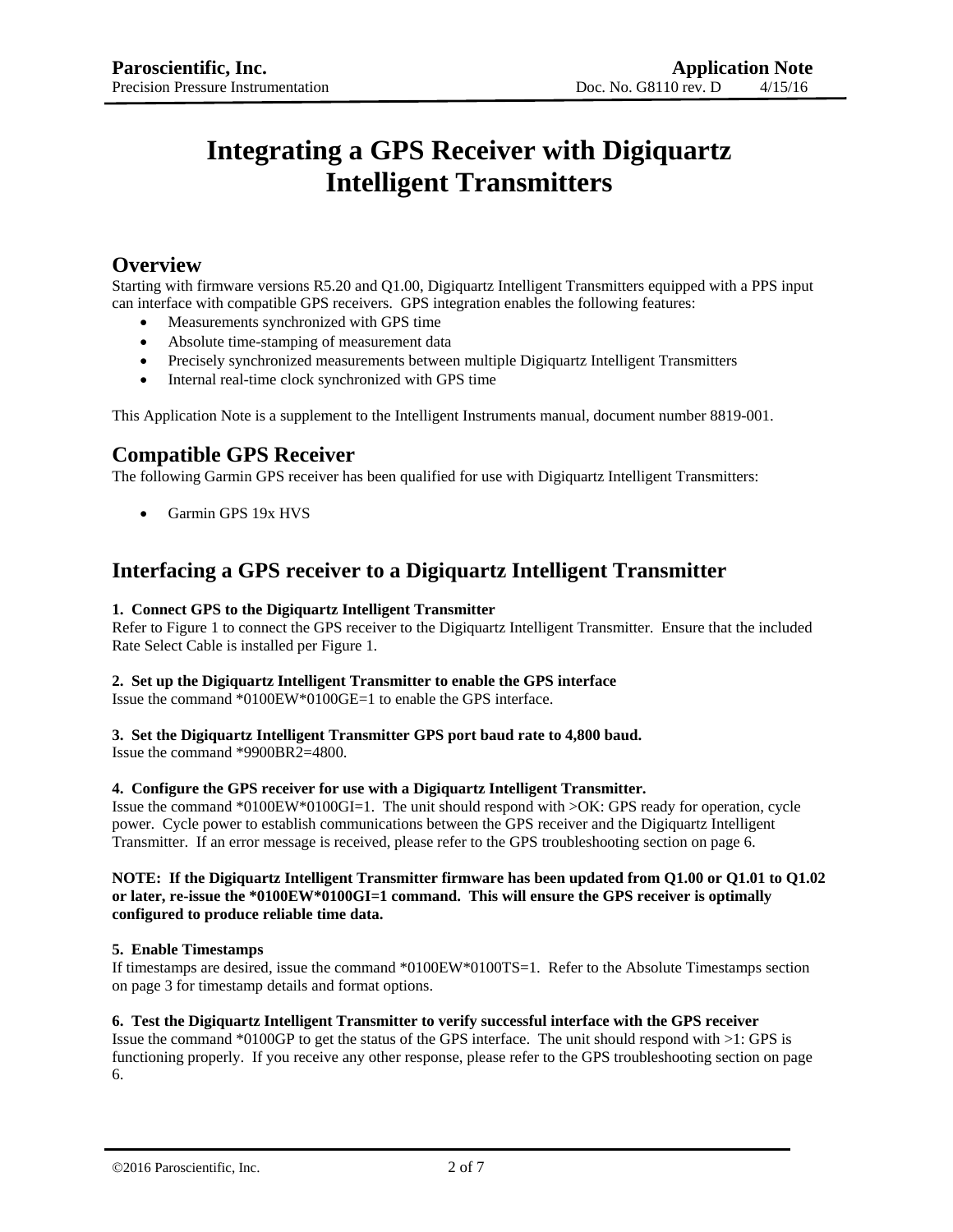

T > RATE CHANGE CABLE INCLUDED WITH GPS 19X HVS

### GPS 19X HVS

Figure 1. Garmin GPS 19x HVS wiring diagram

## **Garmin GPS19x HVS Rate Select Cable**

The function of the GPS 19x Rate Select Cable is to set the GPS default baud rate to 4800 and serial data rate to 1Hz. Install the Rate Select Cable per Figure 1.

## **Firmware Update**

If the Digiquartz Intelligent Transmitter firmware has been updated from Q1.00 or Q1.01 to Q1.02 or later, reissue the \*0100EW\*0100GI=1 command to re-initialize the GPS receiver. This will ensure the GPS receiver is optimally configured to produce reliable time data.

## **Behavior when GPS data and PPS are interrupted**

If the GPS serial data or the PPS signal is interrupted, the GPS status indicator becomes the character "V", and the unit will continue to trigger measurements and generate time stamps based on the internal real-time clock. When GPS serial data and PPS signal are restored, the GPS status indicator becomes the character "A", the unit immediately synchronizes with any resulting GPS timing change, and measurements will continue uninterrupted.

## **Behavior when GPS position lock is interrupted**

If the GPS looses position lock due to acquisition of insufficient satellites, the GPS status indicator becomes the character "V", and the unit will continue to trigger measurements and generate time stamps based on GPS time and PPS. When the GPS regains position lock, the GPS status indicator becomes the character "A", the unit immediately synchronizes with any resulting GPS timing change, and measurements will continue uninterrupted.

## **Absolute Timestamps**

When enabled, absolute timestamps add date, time, and GPS status to measurement command responses.

### **Timestamp Example**

The following is an example of a P3 command response with absolute time stamps enabled: \*0001A,11/25/13 11:33:58.174 PM,14.67276

\*0001 is the standard address header.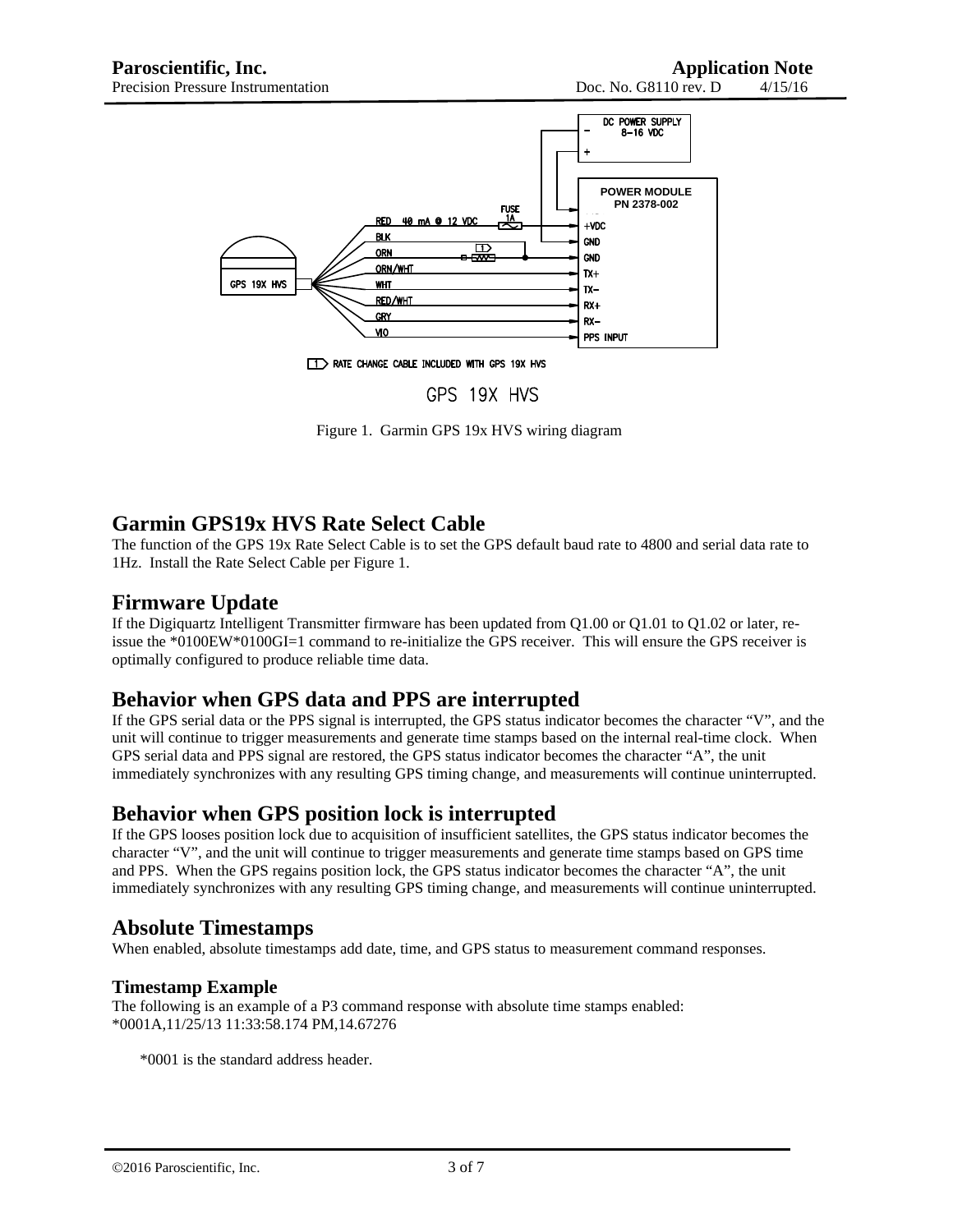The "A" character is the GPS/PPS status. An "A" character indicates the GPS is functioning properly and is position locked. A "V" character indicates the GPS is either not functioning properly or is not position locked; please refer to the GPS troubleshooting section on page 6.

11/25/13 11:33:58.174 PM – Timestamp data in the format: MM/DD/YY HH:MM:SS.mmm, where mmm is fractional seconds in milliseconds.

The example shows the default timestamp format. Several options are available to alter the timestamp format; please refer to the Timestamp Options section for details.

Note that commas separate the GPS status, timestamp, and measurement data.

### **Configuring a Digiquartz Intelligent Transmitter for Absolute Timestamps**

### **1. Enable Absolute Timestamp**

Issue the command \*0100EW\*0100TS=1 to enable timestamps. When the GPS interface is enabled (GE=1), absolute timestamps are selected as opposed to relative timestamps.

### **2. Test the Timestamp**

Any measurement command can be used to test the timestamp. For example, \*0100P3 should produce a single timestamped pressure measurement response. If no absolute timestamp is produced, ensure that TS=1 (timestamp enabled) and GE=1 (GPS interface enabled) and try again.

### **Timestamp Options**

### **Timestamp Format**

The TJ parameter selects from six available timestamp formats. Set TJ to the value associated with the desired timestamp format. Example: To select the standard format with millisecond resolution, issue the command \*0100EW\*0100TJ=0.

- 0 Standard format, millisecond resolution. Format: MM/DD/YY HH:MM:SS.sss
- 1 Standard format, microsecond resolution. Format: MM/DD/YY HH:MM:SS.ssssss
- 2 GSE format, millisecond resolution. Format: YYYY/MM/DD HH:MM:SS.sss
- 3 GSE format, microsecond resolution. Format: YYYY/MM/DD HH:MM:SS.ssssss
- 4 NTP format, hexadecimal, microsecond resolution. Seconds from 1/1/1970
- Format: AAAAAAAA.aaaaaaaaa, where AAAAAAAA=seconds, aaaaaaaa=fractional seconds 5 NTP format, hexadecimal, 232ps (1/2^32 second) resolution. Seconds from 1/1/1900
- Format: AAAAAAAA.aaaaaaaa, where AAAAAAAA=seconds, aaaaaaaa=fractional seconds

### **Time Zone Offset**

Timestamps default to UTC time. The TF parameter enables you to offset UTC time to match your time zone. TF can be set within a range of -12 to 14. Example command: To set the UTC offset to -8 hours, set TF to -8 with the command \*0100EW\*0100TF=-8.

Note: TF has no effect on GSE and NTP format timestamps.

### **Time Stamp Position**

The TP command positions the timestamp either before or after the measurement data. Set TP to the value associated with the desired position. Example command: \*0100EW\*0100TP=0

- 0 Timestamp positioned before data. Example: \*0001A,11/26/13 09:26:21.005 AM,14.63821
- 1 Timestamp positioned after data. Example: \*000114.63821,A, 11/26/13 09:26:21.005 AM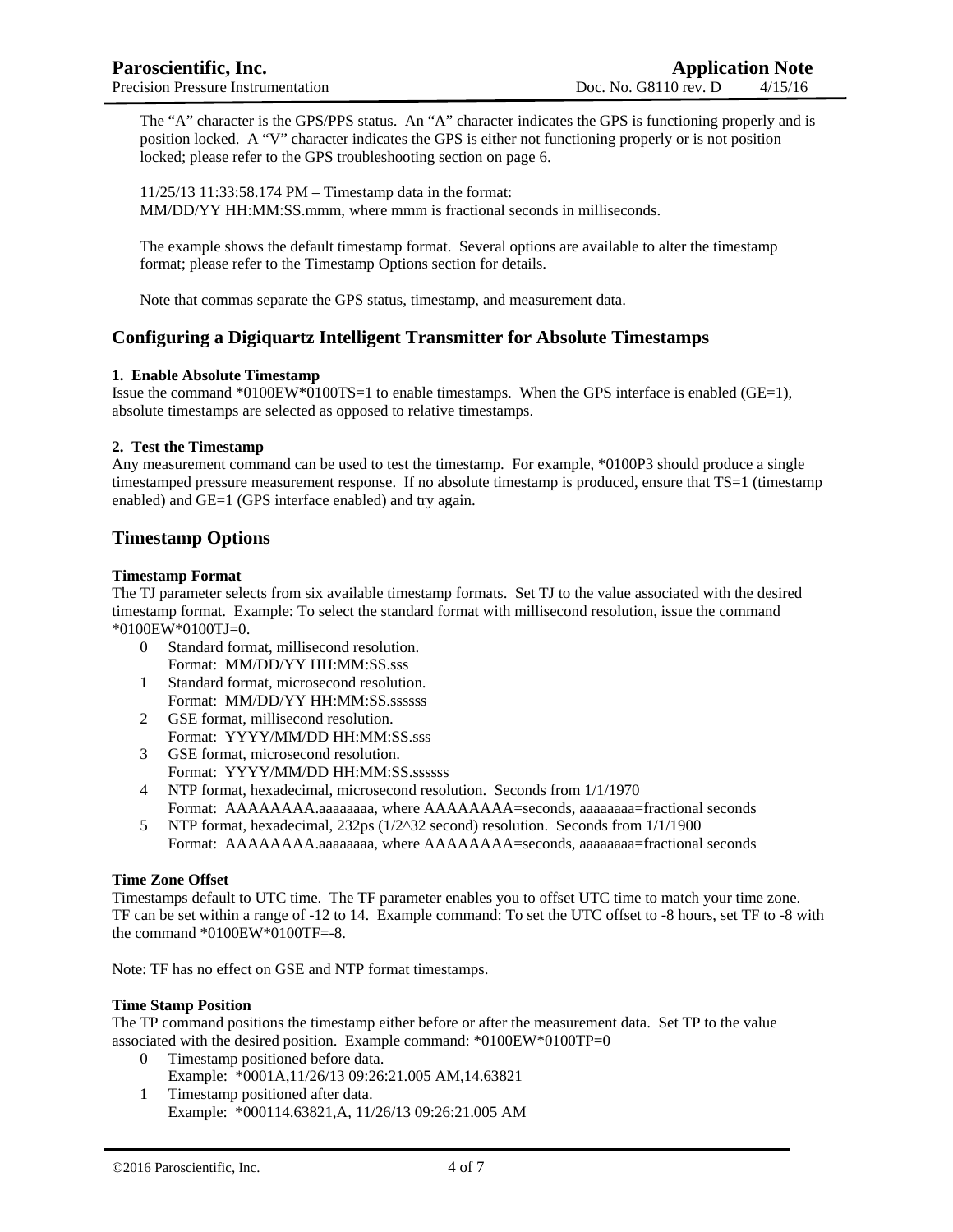### **Time Format**

The GT command selects 12 hour or 24 hour time format. Set GT to the value associated with the desired format. Example command: \*0100EW\*0100GT=0

0 12-hour time format. Example: \*0001A,11/26/13 01:33:57.201 PM,14.63887 1 24-hour time format.

Example: \*0001A,11/26/13 13:33:57.201,14. 63887

### **Date Format**

The GD command selects MM/DD/YY or DD/MM/YY date format. Set GD to the value associated with the desired format. Example command: \*0100EW\*0100GD=0

0 MM/DD/YY date format. Example: \*0001A,11/26/13 13:33:57.201,14. 63887 1 DD/MM/YY date format. Example: \*0001A,26/11/13 13:33:57.201,14. 63887

### **Current Date and Time**

The GR command sets and reports the current date and time. Date and time are reported according to the current date and time format settings. When setting date and time, the values must be entered according to the current date and time format settings.

Example commands:

To report current date and time, issue the command \*0100GR.

To set date and time, issue the command \*0100EW\*0100GR=01/25/13 11:45:53 PM, substituting current date and time. This example assumes MM/DD/YY and 12-hour date and time formats

Note: When connected to a GPS receiver, the internal real-time clock is synchronized with GPS date and time. It is only necessary to set the date and time when not using a GPS receiver. The real-time clock must be set each time the unit is powered on.

### **Starting a Measurement Sequence with Timestamps Enabled**

When a measurement command is issued, measurements commence at the next PPS pulse, and the first response packet will have a timestamp one sampling interval later. Example: If a measurement command is issued at 09:59:59.500AM and TH=40, the first measurement will be time-stamped 10:00:00.025AM

### **Synchronous Measurements**

When a Digiquartz Intelligent Transmitter is integrated with a GPS receiver, continuous measurement commands (P4, E4, etc.) produce measurements synchronized with GPS time, enabling precise measurement synchronization between multiple Digiquartz Intelligent Transmitters.

For most applications, the most effective synchronization occurs when all Digiquartz Intelligent Transmitters are set up identically. The following operating parameters should be identical for all Digiquartz Intelligent Transmitters used in synchronous measurement applications:

### **Serial Port Baud Rate**

Set all units to the same baud rate (BR command). Refer to the Intelligent Instruments manual for BR command details.

### **Data Rate**

Setting the data rate with the TH command provides precise data intervals and consistent data rates. Refer to the Intelligent Instruments manual for TH command details. Setting the data rate with the PI and TI commands is not recommended in synchronous applications.

### **Measurement Mode**

Set all units to Standard Resolution or Nano Resolution mode (XM command). If using Nano Resolution, set all units to the same corner frequency (IA command). Refer to the Intelligent Instruments manual for details.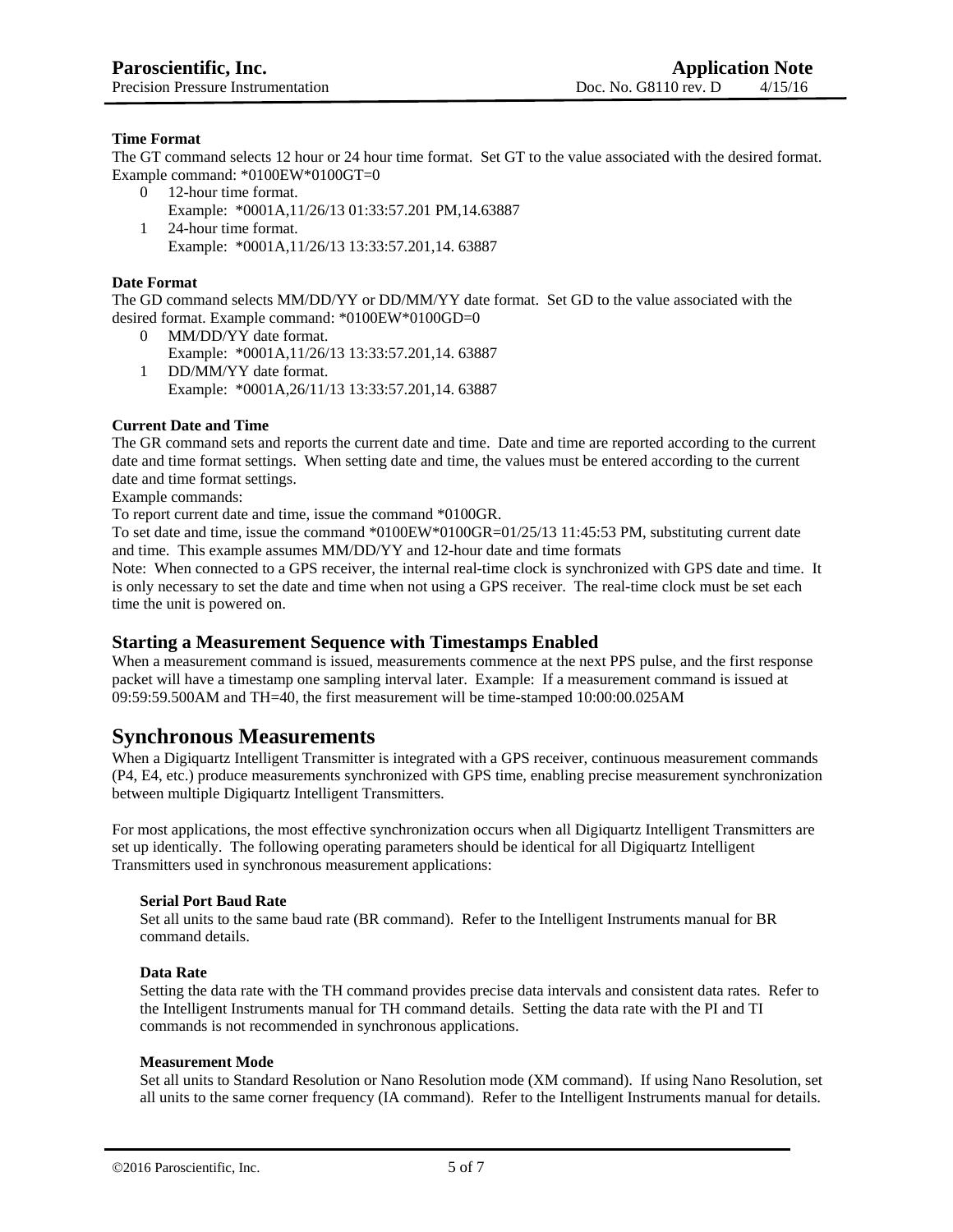### **Measurement Type**

Continuous measurement commands (P4, E4, etc.) used in conjunction with the TH command will produce measurements at consistent intervals and with identical timestamps. Refer to the Intelligent Instruments manual for measurement command details.

### **Time stamp parameters**

Set up all units to the same time stamp format. Refer to page 4.

## **PPS Only**

The GPS interface also enables the Digiquartz Intelligent Transmitter to be synchronized to systems that provide a pulse per second (PPS) signal.

### **Compatibility**

If the 2378-002 Power Module is being used, please refer to the 2378-002 Power Module SCD for PPS signal requirements.

If the 2378-002 Power Module is not being used, please refer to the Digiquartz Intelligent Transmitter SCD for PPS signal requirements.

### **Setting up for PPS only operation**

### **1. Connect PPS signal to the Digiquartz Intelligent Transmitter**

### **If using the Power Module P/N 2378-002:**

Connect the PPS signal from the signal source to the Power Module PPS terminal, and connect the ground from the PPS signal source to a Power Module ground terminal.

### **If not using the Power Module P/N 2378-002:**

Connect the PPS signal from the signal source to the Digiquartz Intelligent Transmitter pin 11, and connect the ground from the PPS signal source to Digiquartz Intelligent Transmitter pin 5.

#### **2. Configure the Digiquartz Intelligent Transmitter for PPS only**

Issue the command \*0100EW\*0100GE=2 to enable the PPS interface

### **3. Test the PPS interface**

Issue the command \*0100GP. The unit should respond with >9:PPS signal detected. If any other response is received, refer to the troubleshooting section on page 6.

### **A few points to keep in mind in PPS-only applications:**

Date and time information used to create timestamps is provided by the Digiquartz Intelligent Transmitter's real-time clock. The real-time clock is volatile and must be set whenever to unit is powered up.

The GPS status is provided in PPS only mode when timestamps are enabled. A "P" character indicates the PPS signal is detected and measurements are being synchronized to the PPS signal. A "V" character indicates a problem with the PPS signal. Check that the signal is present on the PPS input and the signal conforms to the required criteria.

### **Troubleshooting**

The GP command reports the status of the GPS/PPS. Whenever a problem is encountered with the GPS/PPS interface, issue the command \*0100GP to help diagnose and correct the problem.

The GP command produces the following responses. Take the corrective action recommended for the response received and issue the GP command again to see if the problem has been resolved.